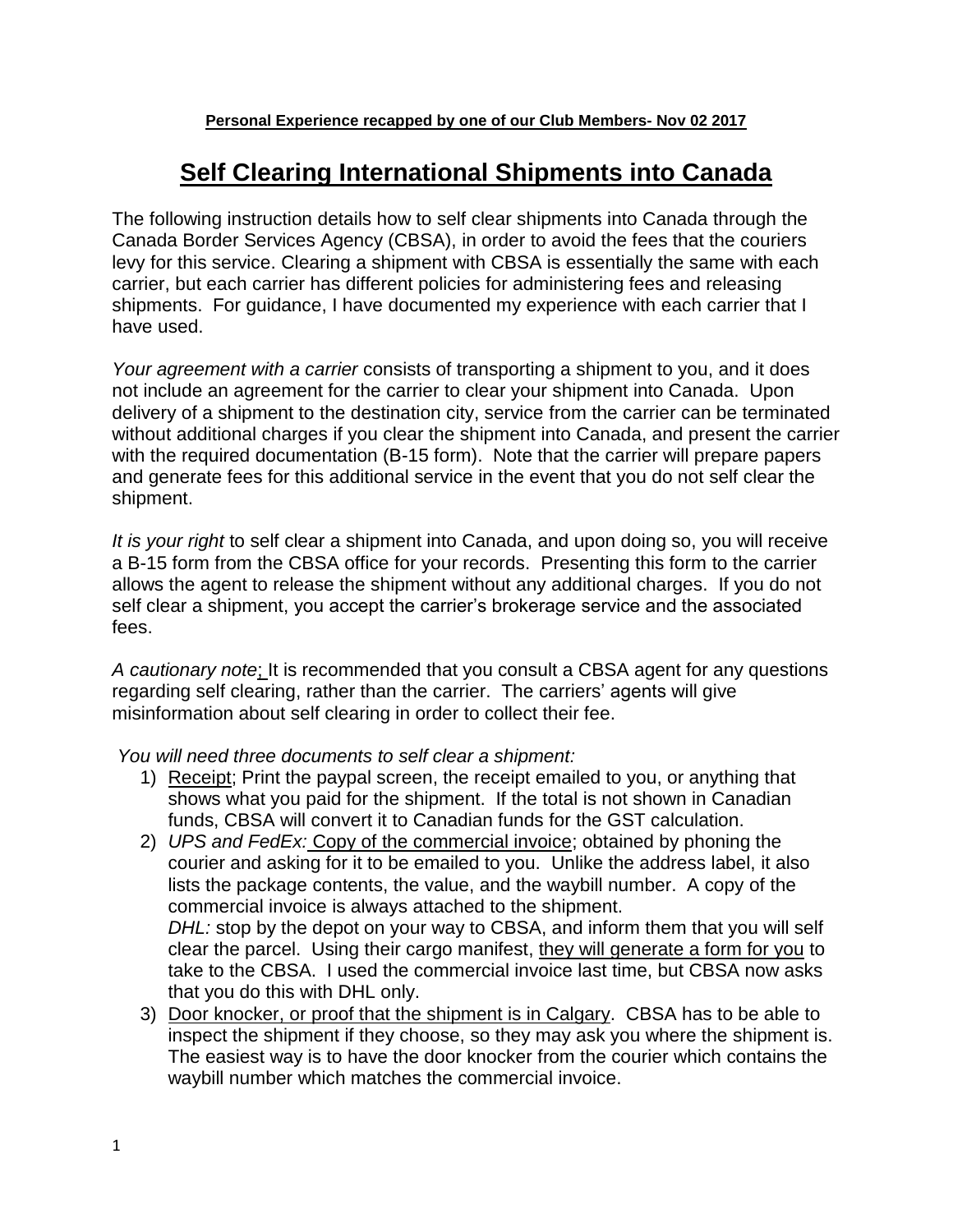Upon presenting these (3) documents to the CBSA agent, you will be asked about the contents of the shipment in order for the agent to categorize the shipment, then you will be given a B-15 form to take to the cashier kiosk for payment of the GST (they don't like cash, so bring a credit or debit card to use). Upon returning the B-15 form to the CBSA agent, the agent will validate the form with a stamp, thereby clearing your shipment into Canada.

## **General notes:**

- **1)** The carrier's agent will take your B-15 form. It is advisable to ask them to copy it, and keep this copy for your records until you are satisfied that you won't receive a bill in the mail (see UPS- "When customs waybills a shipment" and also Fedex Ground instructions). Upon receiving a bill, a phone call and emailing them a scan of the B-15 form has always resolved this.
- **2)** It is good practice to clear and pick up a shipment as soon as it is available for pickup, to minimize handling/ damage at the depot.

**UPS**: When the shipment is clearing customs at the port of entry, you may receive an automated phone call asking you to pre-pay a sum of money to expedite delivery if no signature is required at delivery. You can ignore this call because it is not possible to clear the shipment until it reaches Calgary, and it is UPS' policy to make one delivery attempt. Based on the fees due, if you want to self clear the shipment, ask the delivery driver to return the shipment to the depot and you'll go and pick it up. The driver will generate a "door knocker" for you. Call the phone number on the door knocker and ask the agent to:

- a) Hold the shipment for pickup
- b) Email you a copy of the commercial invoice.

Your shipment will be removed from the truck that night and it will be available for pickup on the next business day.

- Before going to the CBSA office, it is a good idea to call and confirm that UPS has your shipment at the depot. Occasionally the loaders miss removing the shipment from the truck, which will necessitate a second trip.
- After clearing your shipment with CBSA, present the B-15 form to the carrier, and your shipment will be released to you without any additional charge.

*When customs 'Waybills' a shipment,* it means that customs inspected the shipment at the point of entry, and UPS will have paid the GST at that time. You will receive a bill in the mail from UPS for the GST plus brokerage fees, but only the GST is payable to UPS, and it will have to be refunded to you by CBSA. .

- Call the agent and confirm that the shipment has been waybilled *(Note: you can also ask them this when you initially call to ask for the commercial invoice, but a call back to UPS after the parcel is cleared and released is required in order to pay the GST and ask for the refund forms*.)
- If the response is "yes", tell them that you self cleared the shipment and obtained the B-15 form from CBSA.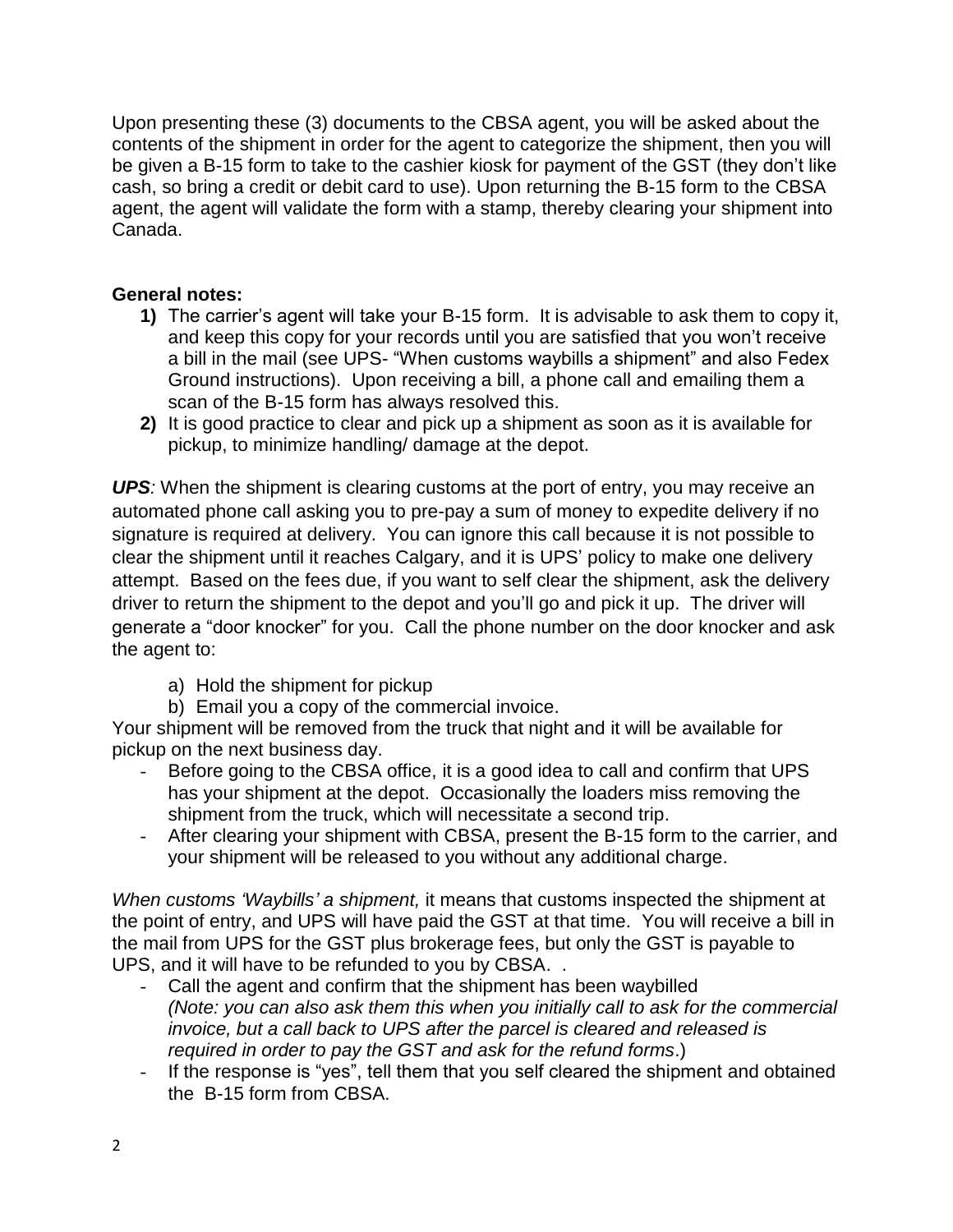- If necessary, email the UPS agent the B-15 form, agree to pay them the GST requested, and ask them to mail you the refund forms. Confirm that all other charges will be dropped.
- After UPS receives the GST payment, they will mail you the pre-completed refund form with a copy of the commercial invoice and the B-15 form attached. You need to sign, date, and mail the form to the CBSA office for a refund.
- In 3-4 weeks you should receive your GST refund cheque from CBSA.

**Fed-Ex\_Air** costs more than ground service, but they claim that brokerage is included in the price. This has usually been the case, and they will only charge GST on a shipment. Once, however, they classified a shipment valued at over \$2000 as a "high value shipment", and company policy dictated that they prepare special brokerage papers. In this case, they called to ask if I wanted to use them as my clearing agent, and they misinformed me that I could not self clear a shipment worth over \$2000. According to CBSA, there is no limit on the dollar value of a shipment that you can self clear. If FedEX does not allow you to clear the shipment, let them clear it, and at delivery, ask the driver to return the shipment to the depot for you to pick up. Follow the same procedure to clear it as with UPS.

*Fed-Ex Ground* never asks for money when releasing a shipment. Instead they will mail you a bill for fees associated with brokerage and GST, which takes 3-4 weeks to arrive. The easiest way to prepare yourself for the bill, is to accept your shipment or pick it up if you miss the delivery, and use the commercial invoice affixed to the shipment (inside the plastic envelope) and your receipt to self clear it. Take the shipment with you if possible, and if the CBSA agent asks where the shipment is, you can tell them that it was delivered to you, but that you do not want to pay the brokerage fees to FedEx. They will clear the shipment for you.

When you receive the bill from FedEx call the FedEx trade network at 1-866-463-8682 and;

- 1) Upon giving the agent your waybill number, tell them that you self cleared the shipment, and that you have the B-15 form.
- 2) Confirm with the operator if the GST was paid, and if so, tell them that you will email them a scan of the B-15 form as well as mail them a cheque for the GST. You will have to pay the GST a second time and request a refund yourself because FedEx cannot request refunds on your shipment.
- 3) Ask that FedEx send you the pre-completed B2G refund form for you to sign and date, before mailing it to the CBSA Refund center. I emailed the B-15 form to FedEx right after the phone call, and they responded to my email that same day with the refund form.
- 4) Mail the GST cheque to FedEx.